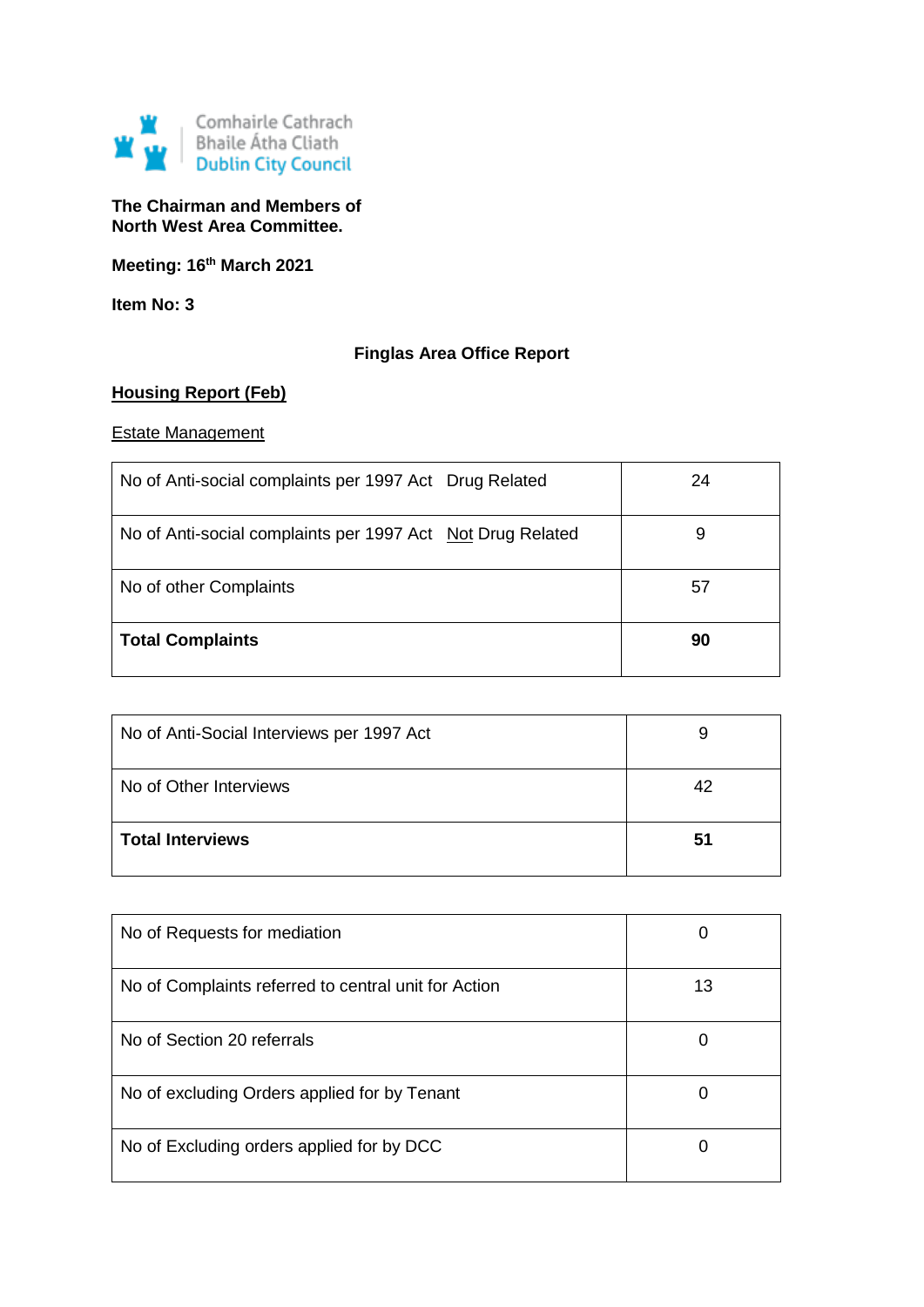| No of surrender of Tenancies due to Anti-Social Behaviour |   |
|-----------------------------------------------------------|---|
| No of possession application sent to Central Unit         |   |
| No of Court Orders Granted                                |   |
| No of Appeals / Judicial Reviews / Challenges             | 0 |
| No of Warrants executed (Evictions)                       |   |

# **Housing Allocations**

| <b>Housing &amp; Apartments</b> |                |                  |                            |
|---------------------------------|----------------|------------------|----------------------------|
| <b>Category</b>                 | <b>Housing</b> | <b>Transfers</b> | <b>Choice Base Letting</b> |
| <b>Bands 2 &amp; 3</b>          | $\overline{2}$ | 3                | $\overline{2}$             |
| Medical                         | $\mathbf 0$    | $\mathbf 0$      |                            |
| Welfare                         | $\mathbf 0$    | $\mathbf{1}$     | 1                          |
| Homeless                        | $\mathbf{1}$   | $\mathbf 0$      |                            |
| <b>Travellers</b>               | $\pmb{0}$      | $\overline{0}$   |                            |
| <b>Transfer HAP</b>             | $\mathbf 0$    | $\mathbf{1}$     | $\mathbf{1}$               |
| De-tenanting                    | $\mathbf 0$    | $\overline{0}$   |                            |
| <b>Estate Management</b>        | $\pmb{0}$      | $\overline{2}$   |                            |
| <b>Maintenance Grounds</b>      | $\mathbf 0$    | 3                |                            |
| <b>Surrendering Larger</b>      | $\mathbf 0$    | $\mathbf 0$      |                            |
| Unable to afford                | $\overline{0}$ | $\overline{0}$   |                            |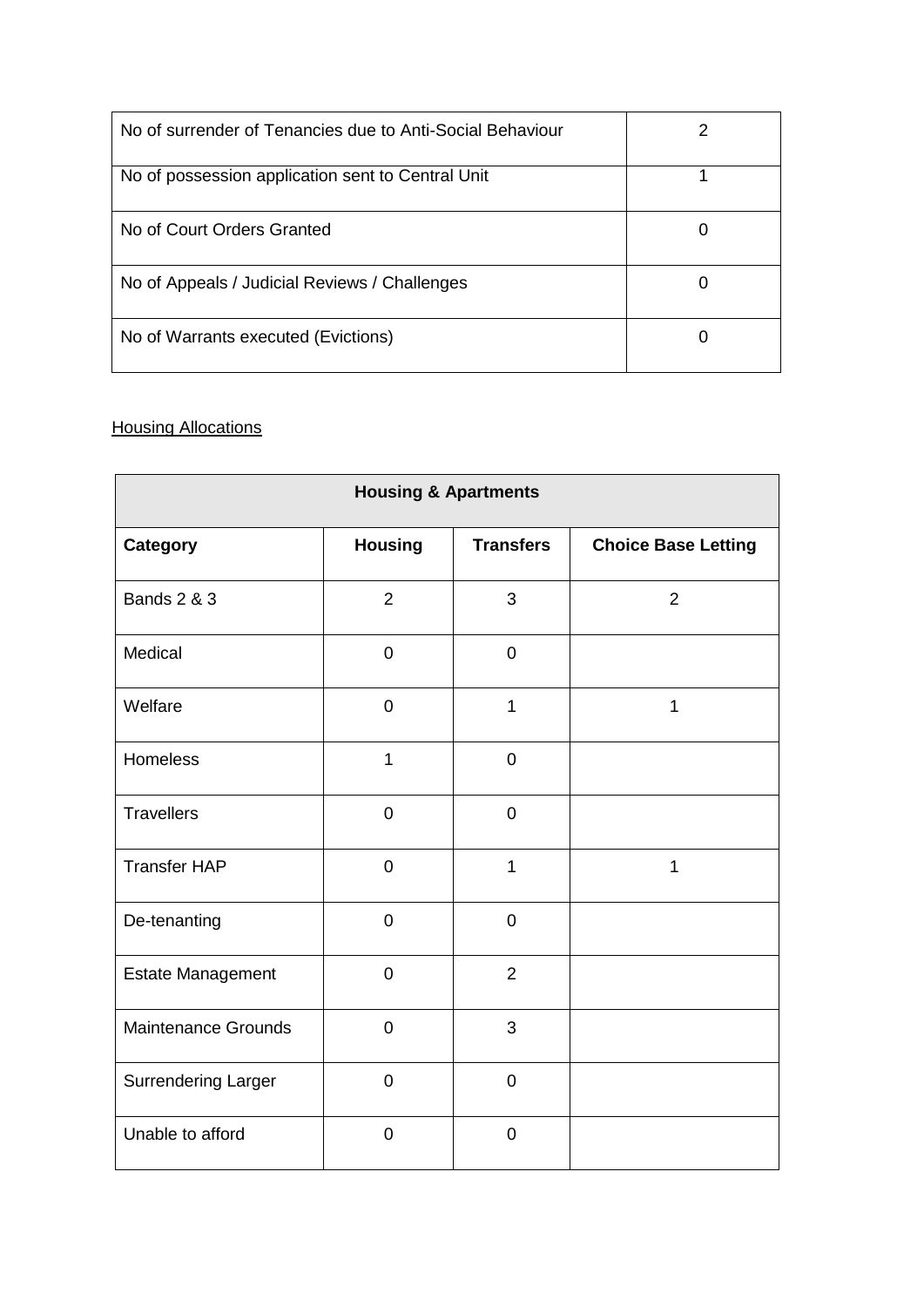| Succession   |   |    |  |
|--------------|---|----|--|
| <b>Total</b> | w | 10 |  |

| <b>Senior Citizens</b>        |                |                  |                            |
|-------------------------------|----------------|------------------|----------------------------|
| <b>Category</b>               | <b>Housing</b> | <b>Transfers</b> | <b>Choice Base Letting</b> |
| <b>Bands 2 &amp; 3</b>        | $\mathbf 0$    | $\mathbf{1}$     |                            |
| Medical                       | $\mathbf 0$    | $\mathbf 0$      |                            |
| Welfare                       | $\mathbf 0$    | $\mathbf 0$      |                            |
| Homeless                      | $\mathbf 0$    | $\mathbf 0$      |                            |
| <b>Transfer HAP</b>           | $\mathbf 0$    | $\mathbf 0$      |                            |
| <b>Travellers</b>             | $\pmb{0}$      | $\mathbf 0$      |                            |
| <b>Estate Management</b>      | $\mathbf 0$    | $\mathbf 0$      |                            |
| De-tenanting                  | $\mathbf 0$    | $\overline{0}$   |                            |
| <b>Maintenance Grounds</b>    | $\overline{0}$ | $\mathbf 0$      |                            |
| <b>Surrendering Larger</b>    | $\mathbf 0$    | $\overline{0}$   |                            |
| Unable to afford              | $\mathbf 0$    | $\mathbf 0$      |                            |
| <b>Financial Contribution</b> | $\pmb{0}$      | $\mathbf 0$      |                            |
| <b>Total</b>                  | $\mathbf 0$    | 1                |                            |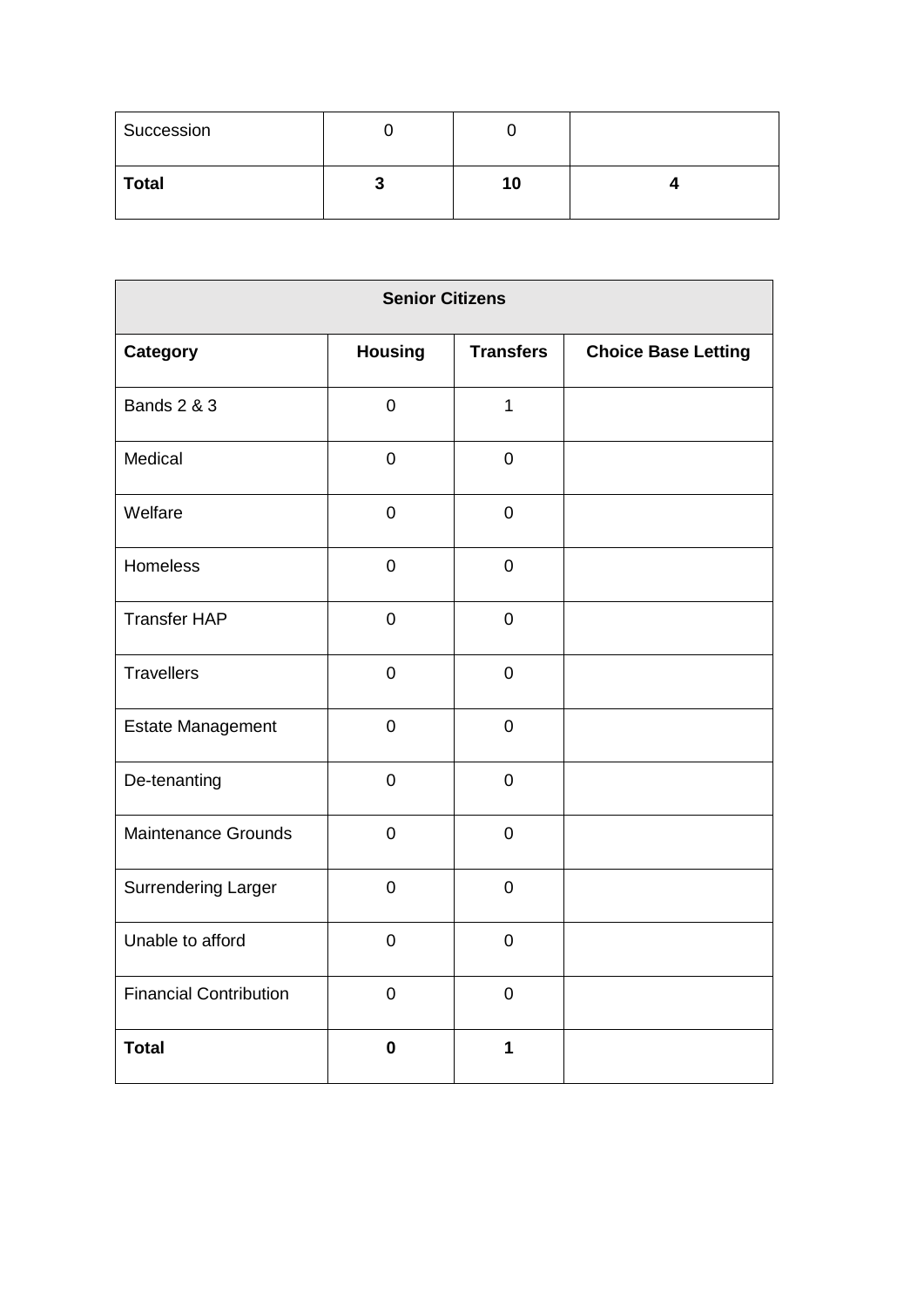# Voids Report

| <b>Vacant Housing Units (20)</b> |                  |                    |                            |
|----------------------------------|------------------|--------------------|----------------------------|
| <b>Address</b>                   | Type of unit     | Date of<br>vacancy | <b>Remarks</b>             |
| <b>Barnamore Park</b>            | 3 bed house      | 20/10/2020         | Works in progress          |
| <b>Barry Close</b>               | $3$ bed house    | 08/01/2021         | Works in progress          |
| <b>Barry Close</b>               | 3 bed house      | 03/12/2020         | Works in progress          |
| Berryfield Road                  | $3$ bed house    | 14/01/2021         | Works in progress          |
| Cappagh Road                     | 3 bed house      | 09/02/2021         | Works in progress          |
| Cloonlara Road                   | 2 bed house      | 28/09/2020         | Works in progress/On offer |
| <b>Deanstown Avenue</b>          | 2 bed house      | 09/11/2020         | Works in progress/On offer |
| <b>Fairlawn Road</b>             | 3 bed house      | 24/09/2020         | Works in progress/On offer |
| Finglaswood Road                 | 2 bed maisonette | 28/01/2021         | Works in progress          |
| Finglaswood Road                 | 2 bed maisonette | 28/01/2021         | Works in progress/On offer |
| Glasanaon Road                   | 2 bed house      | 23/12/2020         | Works in progress          |
| <b>Griffith Road</b>             | 2 bed house      | 12/11/2020         | Works in progress          |
| <b>Hazelcroft Gardens</b>        | 3 bed house      | 17/06/2019         | Works in progress          |
| Kildonan Drive                   | 2 bed house      | 04/02/2021         | Works in progress          |
| Premier Square                   | 2 bed Apt        | 21/01/2021         | Works in progress          |
| St. Canices Square               | 1 bed Apt        | 12/11/2020         | Works in Progress          |
| The Botanic                      | 2 bed Apt        | 22/11/2019         | Issue with the building    |
| The Tolka                        | 2 bed Apt        | 21/03/2019         | Issue with the building    |
| <b>Wellmount Cres</b>            | 3 bed house      | 15/10/2020         | Works in progress/On offer |
| <b>West Park Drive</b>           | 3 bed house      | 03/02/2021         | Works in progress          |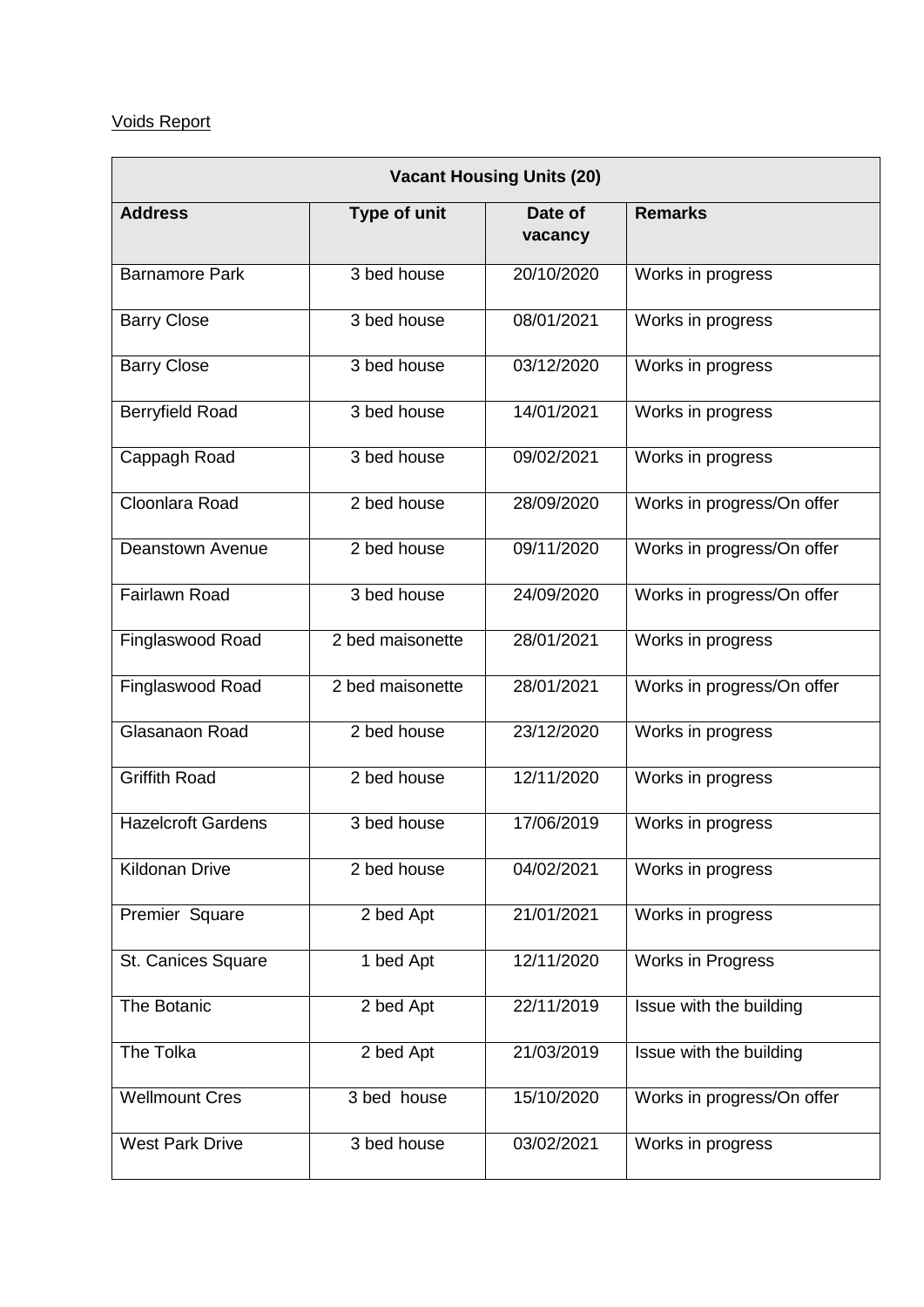| <b>Vacant Senior Citizens Units (11)</b> |                     |                    |                            |
|------------------------------------------|---------------------|--------------------|----------------------------|
| <b>Address</b>                           | <b>Type of Unit</b> | Date of<br>vacancy | <b>Remarks</b>             |
| Glasanaon Court                          | <b>Bedsit</b>       | 22/07/2020         | Works in progress/On offer |
| Glasaree Court                           | 1 bed               | 16/10/2020         | Works in progress/On offer |
| <b>Griffith Crescent</b>                 | 1 bed               | 13/11/2020         | Works in progress/On offer |
| <b>Griffith Crescent</b>                 | 1 bed               | 16/11/2020         | Works in progress          |
| <b>Mellowes Court</b>                    | <b>Bedsit</b>       | 13/05/2019         | Works in progress/On offer |
| <b>Mellowes Court</b>                    | <b>Bedsit</b>       | 07/12/2020         | Being used by Maintenance  |
| <b>Mellowes Court</b>                    | <b>Bedsit</b>       | 25/06/2019         | Works in progress/On offer |
| <b>Mellowes Court</b>                    | 1 bed               | 27/01/2021         | Works in progress/On offer |
| <b>Mellowes Court</b>                    | 1 bed               | 07/05/2020         | Works in progress/On offer |
| Merville Court                           | 1 bed               | 15/01/2021         | Works in progress/On offer |
| <b>Merville Court</b>                    | 1 bed               | 15/01/2021         | Works in progress/On offer |

## Choice Based Lettings

The following properties were advertised under the Choice Based Letting Scheme:

| <b>Address</b>        | <b>No. Eligible Applicants</b> | No. Non Eligible<br><b>Applicants</b> |
|-----------------------|--------------------------------|---------------------------------------|
| 10 Barry Close        | 32                             | 8                                     |
| 22 Barry Close        | 22                             | 6                                     |
| 52 Deanstown Avenue   | 127                            | 5                                     |
| 21 Barnamore Park     | <b>Closing Date 13/03/2021</b> |                                       |
| 18 Berryfield Road    | <b>Closing Date 13/03/2021</b> |                                       |
| 10 Hazelcroft Gardens | <b>Closing Date 13/03/2021</b> |                                       |

A number of applicants were not eligible due to various reasons i.e. not entitled to the size property, do not have Area E as a preference, do not have a housing application, etc.

## **Scribblestown P.P.P Development**

Out of the 57 applicants that have accepted a tenancy, 22 of these will be signing on  $12<sup>th</sup>$ March. Below are the dates tenants viewed their unit:

- Friday  $6<sup>th</sup>$  March -10 Applicants
- $W$ ednesday 10<sup>th</sup> March -10 Applicants
- Friday  $12<sup>th</sup>$  March 2 Applicants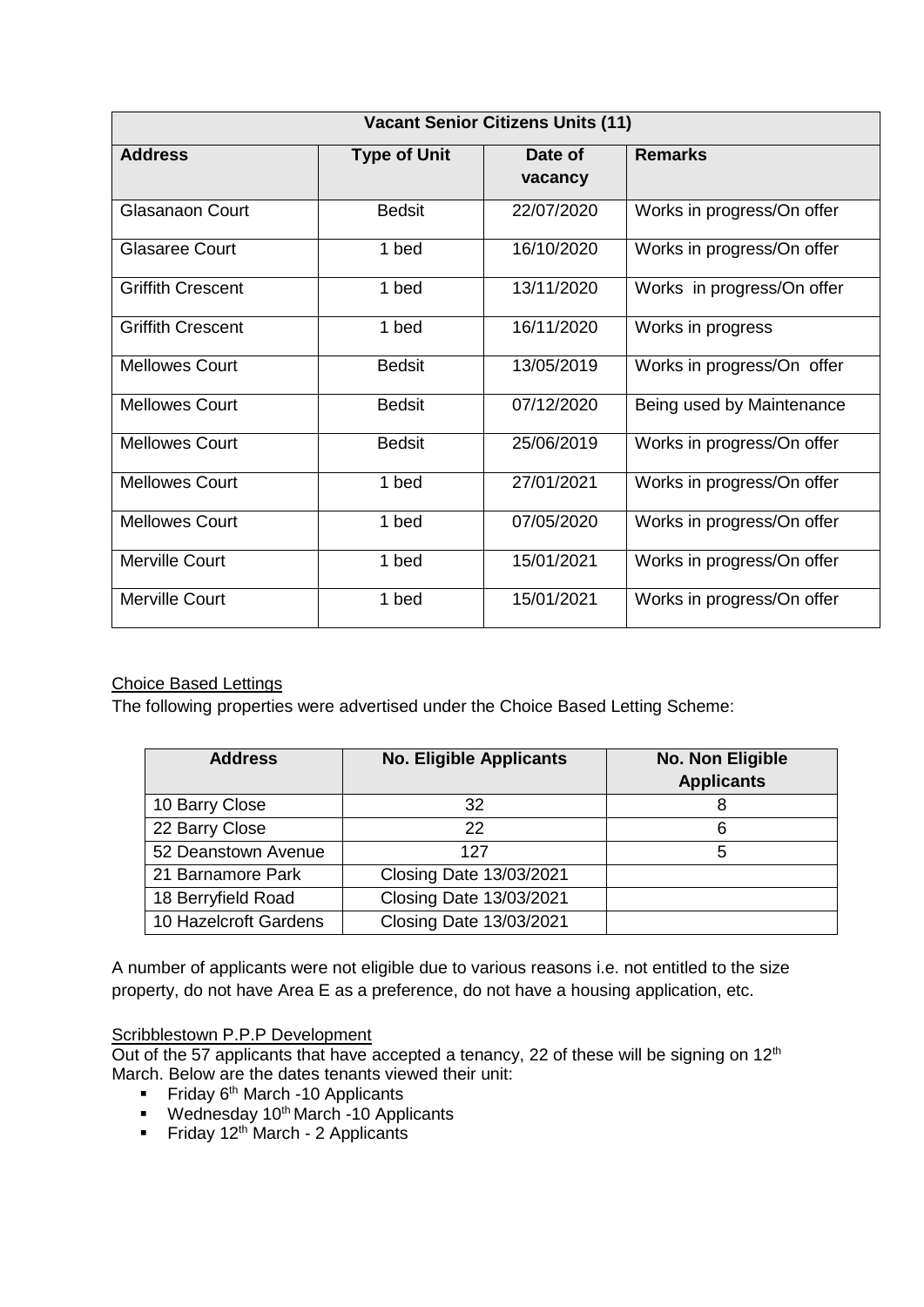Development at the Ballygall Road West (Co-operative Housing Ireland) It is anticipated that this complex will be completed and ready for tenants to move into in June. There is a total of 32 units with a mix of senior citizen and small families:

- 16 One bed units
- 16 two bed units

## Rents Update

The Finglas Area Office continues to provide a rent assessment service for tenants living in the Finglas area.

| <b>Finglas Rent Assessment Update</b><br>1 <sup>st</sup> Jan- 31 <sup>st</sup> Jan 2021 |  |  |  |
|-----------------------------------------------------------------------------------------|--|--|--|
| 174<br><b>Assessments</b>                                                               |  |  |  |
| <b>Permission to Resides</b>                                                            |  |  |  |
| <b>Refunds</b>                                                                          |  |  |  |

## **COMMUNITY & SOCIAL DEVELOPMENT**

#### Dublin City of Learning Festival 2021

Dublin City has been established as a Learning City, as defined by UNESCO. The City of Learning Festival will run from 22<sup>nd</sup> to 24<sup>th</sup> March.

The 3 day Learning Festival will promote learning for all. Events are free to attend. This year festival will include the use of live-streaming and interactive webinar workshops and event activities.

As part of the City of Learning Festival, The Community & Social Development Section (CSDS) has joined up with Better Finglas to deliver an online reading event on Wednesday 24<sup>th</sup> March. The event will be delivered via the Better Finglas Facebook page, @betterfinglasireland.

Approximately 50 families in the Finglas Area will receive a copy of the book "How to catch a Leprechaun" and an activity pack based on the book. The shared reading programme can improve literacy skills in the 5 to 7 year age category but more importantly the programme has proven to improve parent/child relationships.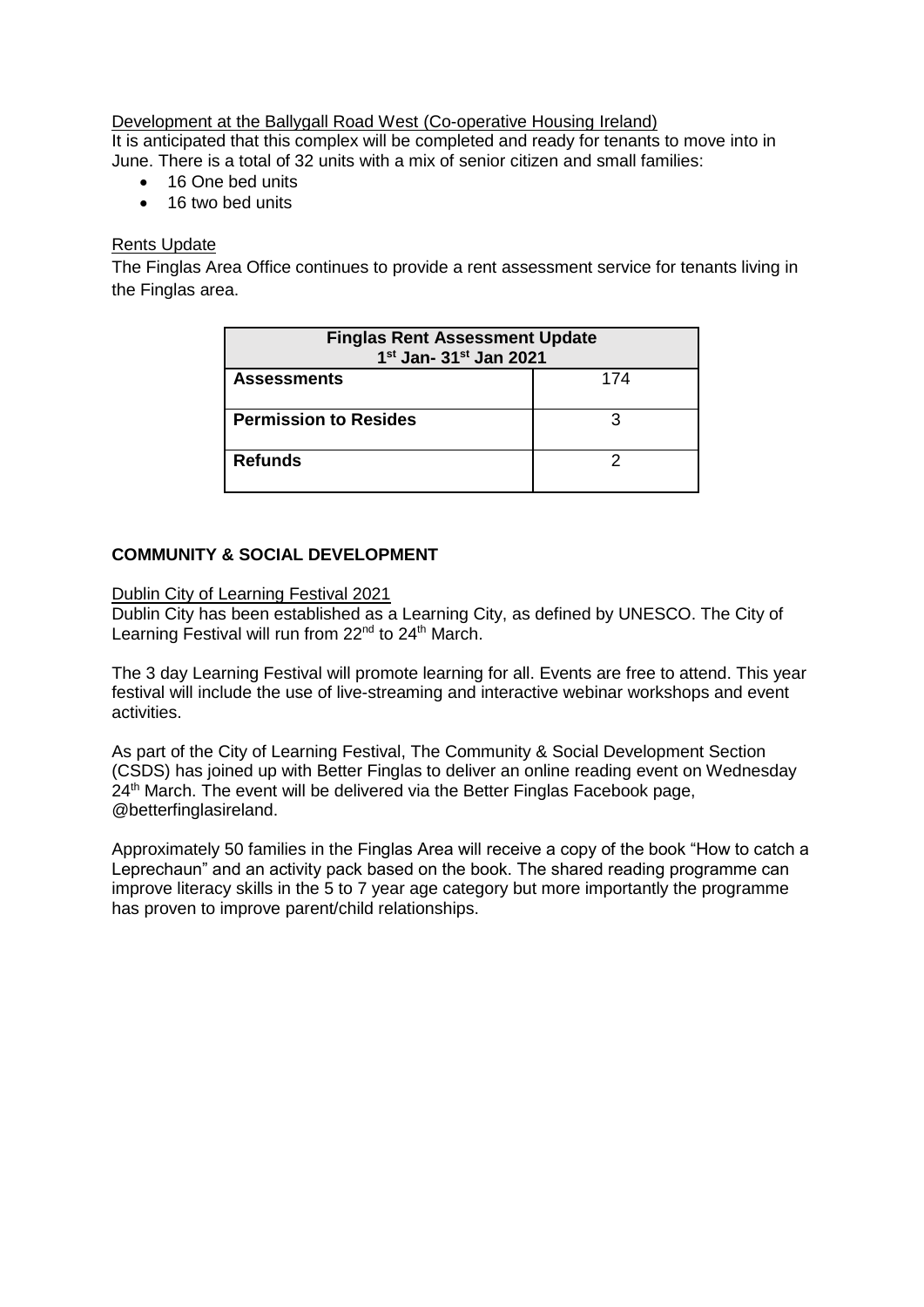

Creative Ireland: Cruinniú na nÓg 2021 – an Open Call for proposals for Dublin City Dublin City Council is pleased to announce an open call for artists/creative practitioners, cultural organisations, young collectives, creative/cultural communities and neighbourhood communities/organisations to submit proposals participate in the programme. This open call is for activities, performances, readings, workshops, showcase events, interactive art installations, etc. to take place as part of Cruinniú na nÓg, Saturday 12th June across Dublin City.

Cruinniú na nÓg is an all-Ireland event which celebrates and encourages children and young people's participation in culture and creativity through performance, coding, theatre, art and music workshops, readings, screenings, special events and much more. Events are free, local and activity-based. It's a day for 'doing', 'making' 'celebrating' and 'creating'! For further details, please contact Margarita Cappock, Cruinniu nÓg Dublin City Coordinator at [margarita.cappock@dublincity.ie](mailto:margarita.cappock@dublincity.ie)

*Closing date for receipt of completed proposals is Friday 12th March at 12 noon.*

#### The Finglas Heritage Trail Project

The Finglas Heritage Trail was developed with the support of local community groups and Dublin City Council in 2013. At that time information panels and plaques were installed on the historic trail and an information booklet / map was published covering the history and development of Finglas since early Christian times.

With the assistance of Finglas Historical Society and Finglas Tidy Towns, the CSDS have updated the heritage trail map and formatted this leaflet into a digital pdf. It is hoped that the updated trail map will be completed soon and included in the Dublin City Festival of Learning Initiative. This digital learning tool will be sent to all local schools, groups and agencies with the hope that they can enjoy the updated heritage trail map as they walk along the significant places of interest locally. The trail will also be uploaded onto our Social Media pages and website.

#### Covid 19 Emergency Fund (round 2) Applications

The second round of the COVID-19 Emergency Fund provided by government *via* the Department of Rural and Community Development became available from Monday 1<sup>st</sup> February. Applications to the fund were being welcomed by Dublin City Local Community